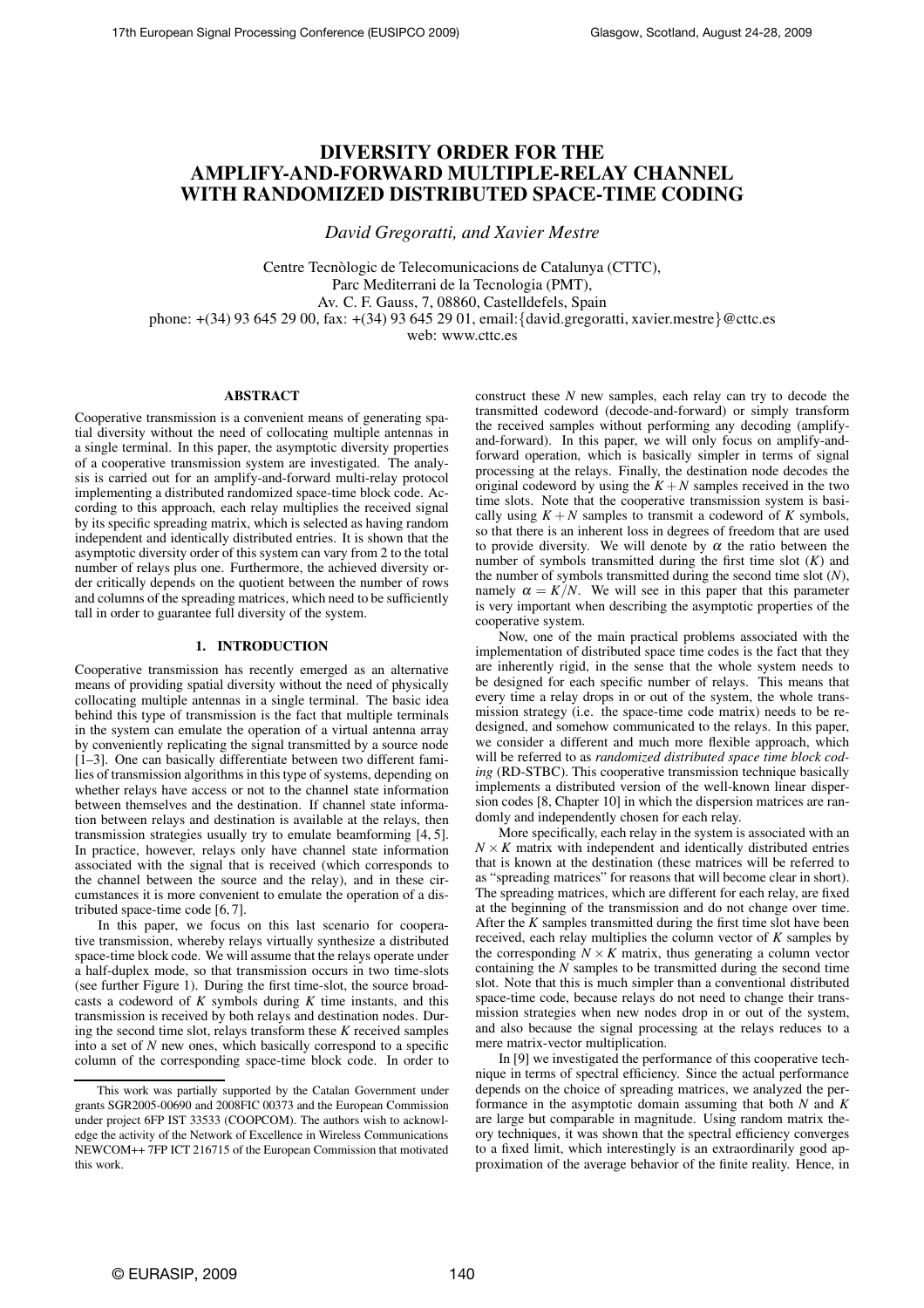

Figure 1: Transmission scheme: the information is broadcasted by the source in slot 1 and then forwarded by the relays in slot 2.

practice we can use these asymptotic expressions even when *N*,*K* are finite (in practice, no difference between simulated and asymptotic spectral efficiency was observed even when *N*,*K* are chosen as low as 4). The analysis carried out in [9] assumes that the channel coefficients are frequency non-selective and remain constant during the transmission of a codeword (two time-slots). In this paper, we investigate the effect of introducing quasi-static fading at all the channels. This means that all the channels in the system are fixed during the transmission of a codeword, but vary randomly from one codeword to the next. More specifically, we will analyze the effect of fading in terms of outage probability (defined as the probability that the system does not achieve a certain spectral efficiency) when the signal to noise ratio of the system is large. We will show that the diversity order of the system can scale from 2 to  $L + 1$ ,  $L$  the total number of relays, depending on the value of  $\alpha = K/N$ .

# **2. THE SYSTEM MODEL**

In this section, the system will be presented in detail and a description of the mathematical model of the signals received by the relays and the destination will be provided. As usual, italic, bold lowercase and bold upper-case letters denote, respectively, scalars, vectors and matrices. The superscripts  $^T$  and  $^H$  stand for transpose and Hermitian transpose, respectively. Given an integer number *M*, I*<sup>M</sup>* is the  $M \times M$  identity matrix.  $\otimes$  represents the Kronecker matrix product,  $\mathbb{E}[\cdot]$  the expectation operator and  $\mathbb{1}\{\cdot\}$  the indicator function.

#### **2.1 Time-slot 1**

The system under consideration is depicted in Figure 1. Communications are divided into two time-slots, devoted to source and relay transmissions, respectively. During the first phase, the *l*-th relay,  $l = 1...L$ , receives

$$
\mathbf{r}_l = h_{ul}\mathbf{s} + \mathbf{n}_{ul} \tag{1}
$$

where:

- $\mathbf{s} = [s_1, s_2 \dots s_K]^T$  is the vector containing the *K* symbols transmitted by the source *S*. The symbols are assumed to be random, complex, circular, independent and identically distributed (i.i.d.) with zero mean and variance  $\mathbb{E}[|s_k|^2] = P_s$ ;
- $h_{ul}$  is the uplink channel coefficient for relay *l* (that is, the channel between the source and the relay). We will consider this and all the other channels in the system as affected by fading which is flat over the bandwidth of interest and slow time-varying, meaning that the channel coefficients can be modeled as constant during the whole time slot. We will also assume that the destination have perfect and global channel state information;
- the noise  $n_{ul} \sim \mathcal{CN}(\mathbf{0}, \sigma_u^2 \mathbf{I}_K)$  is modeled as an i.i.d. circularly symmetric Gaussian random vector with zero mean and covariance matrix  $\sigma_u^2 \mathbf{I}_K$ .

In time-slot 1, also the destination receives the source symbols, namely:

$$
\mathbf{d}_1 = h_s \mathbf{s} + \mathbf{n}_1,
$$

where  $h_s$  is the direct link channel coefficient and  $n_1 \sim$  $\mathscr{CN}(\mathbf{0}, \sigma_d^2 \mathbf{I}_K)$  the vector of i.i.d. noise samples.

#### **2.2 Time-slot 2**

At the end of the first phase, relay *l* linearly transforms the *K* received symbols (1) by multiplication by the complex gain *g<sup>l</sup>* and the signature  $N \times K$  matrix  $C_l$ . The *N*-symbol strings  $g_l C_l r_l$ will be simultaneously transmitted by the relays in time-slot 2. Thus, the signal received by the destination in this second phase is  $\mathbf{d}_2 = \sum_{l=1}^L g_l h_{dl} \mathbf{C}_l \mathbf{r}_l + \mathbf{n}_2$ , where the *h<sub>dl</sub>*'s are the downlink (relay– destination) channel coefficient and  $\mathbf{n}_2 \sim \mathscr{CN}(\mathbf{0}, \sigma_d^2 \mathbf{I}_N)$  the collected additive white Gaussian noise. Recalling the contribution from the first time-slot, the source message has to be estimated from

$$
\mathbf{d} = \left[ \begin{array}{c} \mathbf{d}_1 \\ \mathbf{d}_2 \end{array} \right] = \left[ \begin{array}{c} h_s \mathbf{I}_K \\ \widetilde{\mathbf{C}} \widetilde{\mathbf{\Psi}} \widetilde{\mathbf{H}}_u \end{array} \right] \mathbf{s} + \left[ \begin{array}{c} \mathbf{n}_1 \\ \widetilde{\mathbf{C}} \widetilde{\mathbf{\Psi}} \mathbf{n}_u + \mathbf{n}_2 \end{array} \right];
$$
 (2)

where:

- $\tilde{\mathbf{C}} = [\mathbf{C}_1, \mathbf{C}_2, \dots, \mathbf{C}_L]$  collects all the signature matrices;
- $\widetilde{\Psi} = \Psi \otimes I_K$ .  $\Psi = \text{diag}\{g_1h_{d1}, g_2h_{d2}, \dots, g_Lh_{dL}\}\$ is a diagonal matrix where the *l*-th entry  $g_l h_{dl}$  is the equivalent downlink channel coefficient for relay *l*;
- $\widetilde{\mathbf{H}}_u = \mathbf{h}_u \otimes \mathbf{I}_K$ , with  $\mathbf{h}_u = [h_{u1}, h_{u2}, \dots, h_{uL}]^T$ ;

$$
\bullet \ \mathbf{n}_{u} = [\mathbf{n}_{u1}^T, \mathbf{n}_{u2}^T, \dots, \mathbf{n}_{uL}^T]^T.
$$

Note that, in spite of assuming all the vector noises temporally white and independent of one another, the equivalent noise in the second time-slot (i.e.  $\tilde{C}\Psi n_{\mu} + n_{2}$ ) is colored with covariance matrix  $\sigma^2_u \widetilde{\mathbf{C}} \widetilde{\mathbf{\Psi}} \widetilde{\mathbf{\Psi}}^H \widetilde{\mathbf{C}}^H + \sigma^2_d \mathbf{I}_N.$ 

#### **2.3 Spectral efficiency**

Under the hypothesis of perfect and global channel state information at the destination, the source symbols are estimated by means of the optimal *maximum likelihood* (ML) receiver. The resulting spectral efficiency is clearly a function of the signature matrices  ${C_l}_{l=1}^L$ . Assume that each element of these  $N \times K$  matrices is generated as an i.i.d. random variable with zero mean and variance 1/*N*: note that randomness concerns only the generation of the matrices, which are then known at the receiver. It is shown in [9] that the dependence on the matrix statistics disappears in the asymptotic regime, i.e. for *K* and *N* growing without bound but with constant ratio  $\alpha$ . More specifically, for  $K = \alpha N \rightarrow +\infty$ , the spectral efficiency tends almost surely to a deterministic quantity *I*. It turns out that, as mentioned before, when averaging over different code realizations in the finite reality, the mean behavior of the system is very well approximated by the asymptotic spectral efficiency *I*. For this reason, the following diversity analysis is carried out in the asymptotic regime.

To begin with, we fix the relay gain to  $|g_l|^2 = P_s/(\alpha (P_s | h_{ul}|^2 +$  $\sigma_u^2$ )). In this way, the relay is constrained to transmit at the maximum power *Ps*. Under this assumption, the asymptotic spectral efficiency (nat/s/Hz) in [9] particularizes to

$$
I = \frac{1}{1+\alpha} \left[ \alpha \ln \left( 1 + \rho |h_s|^2 \right) + \ln \frac{\phi_2}{\phi_1} + \right.
$$
  
+ 
$$
\frac{\sigma_d^2}{\sigma_u^2} (\phi_1 - \phi_2) + \alpha \sum_{l=1}^L \ln \frac{1 + \lambda_l \phi_1}{1 + \frac{z \rho |h_{dl}|^2}{\alpha (1 + z \rho |h_{dl}|^2)} \phi_2} \right], \quad (3)
$$

where:

- $\rho = P_s / \sigma_d^2$  is the reference *signal-to-noise ratio* (SNR) and  $z =$  $\sigma_d^2/\sigma_u^2$ ;
- $\phi_1$  is the unique positive solution to

$$
\phi_1 = \left(\frac{\sigma_d^2}{\sigma_u^2} + \alpha \sum_{l=1}^L \frac{\lambda_l}{1 + \lambda_l \phi_1}\right)^{-1};
$$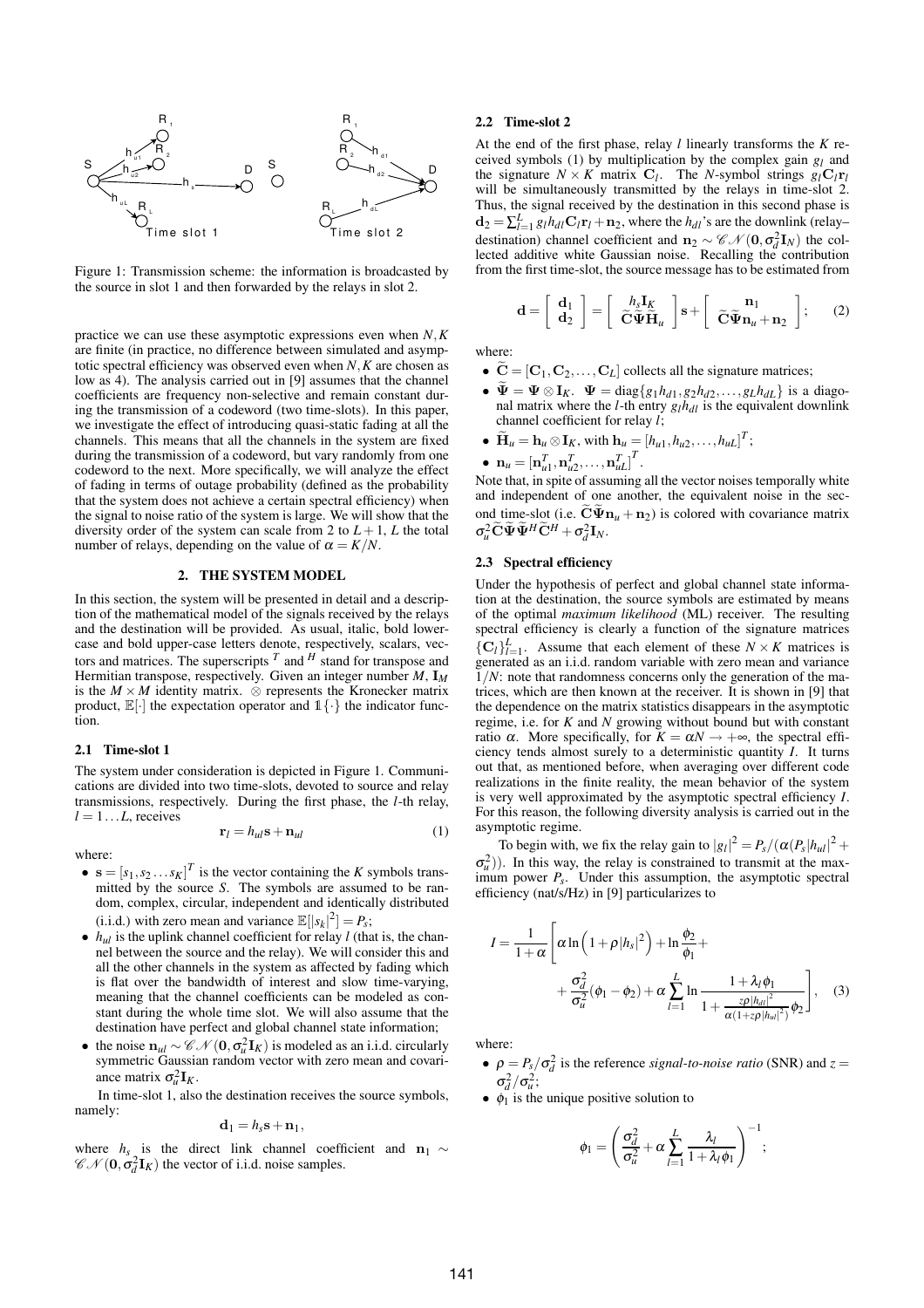•  $\{\lambda_l\}_{l=1}^L$  are the solutions to

$$
\frac{1}{1+\rho|h_s|^2}\sum_{l=1}^L\frac{z^2\rho^2|h_{ul}h_{dl}|^2}{\alpha(1+z\rho|h_{ul}|^2)\lambda-z\rho|h_{dl}|^2}=1;
$$

 $\bullet$   $\phi_2$  is the unique positive solution to

$$
\phi_2 = \left(\frac{\sigma_d^2}{\sigma_u^2} + \alpha \sum_{l=1}^{L} \frac{z\rho |h_{dl}|^2}{\alpha (1 + z\rho |h_{ul}|^2) + z\rho |h_{dl}|^2 \phi_2}\right)^{-1}.
$$

Hereafter, expression (3) is taken as a starting point to analyze the outage probability of the system. Even if the reported results still hold under more general assumptions, for the sake of simplicity we will only consider here the Rayleigh fading case, i.e.  $|h_s|^2$ ,  $\{|h_{ul}|^2\}$ and  $\{|h_{dl}|^2\}$  are independent exponential random variables with variances  $\zeta_s$ ,  $\zeta_u$  and  $\zeta_d$ , respectively. For each channel gain  $|h_x|^2$ , we will denote its probability density function with  $f_{\vert h_x\vert^2}(\cdot)$ .

#### **3. OUTAGE PROBABILITY**

The outage probability  $P_{out}(R)$  is defined as the probability that a communications system cannot support a target transmission rate *R*, namely

$$
P_{out}(R) = \Pr[I < R].
$$

Recall that the spectral efficiency *I* is a random quantity since it is a function of the random variables that model the channels.

In most cases, it is not possible to give a close-form expression of the outage probability, due to the involved structure of the spectral efficiency, e.g. (3). Nevertheless, it is usually sufficient to characterize  $P_{out}(R)$  in the high-SNR regime and derive the diversity order *d* and the outage gain  $\kappa$  of the system. The relationship between these two parameters is given by

$$
\kappa = \lim_{\rho \to +\infty} \rho^d P_{out}(R). \tag{4}
$$

For the system under consideration, the diversity order and the outage gain can be shown to depend on the ratio  $\alpha = K/N$  as follows:

**Proposition.** *For the L-relay system described in Section 2, with spectral efficiency as in (3), the diversity order is*

$$
d = \begin{cases} L+1 & \text{for } \alpha < \frac{1}{L-1}, \\ M+1 & \text{for } \frac{1}{M} \le \alpha < \frac{1}{M-1}, \end{cases}
$$

*with* 1 ≤ *M* < *L. The outage gain* <sup>κ</sup> *can be hence computed according to its definition (4).*

*Proof.* The exhaustive proof is quite large and complex, so it is omitted due to space constraints. For a general idea, the interested reader can refer to [10] or [11]: the relays are divided into four different and disjoint sets, according to whether their uplink, downlink or both channels can support the target rate. Then, for all the possible choices of the four relay sets, one has to investigate which is the lowest number of badly faded channels (roughly speaking, with gain in the order of  $1/\rho$ ) that results in the outage event. The worst case corresponds to the diversity order of the system. Section 4 analyzes the single-relay case, which is much more easy to handle than the general case.  $\Box$ 

We will now comment on the diversity order and the resulting outage gain for the different values of  $\alpha$ .

## **3.1** Case  $\alpha < 1/(L-1)$

When  $\alpha = K/N < 1/(L-1)$ , it can be shown that the contributions to the outage probability only come from the partitions where each relay has either one, but not both, of the channels (uplink or downlink) in outage. The interpretation is the following. When using orthogonal spreading sequences, whose length would be at least  $N = LK$ , the system is equivalent to a transmission over  $L + 1$ parallel channels (same as time-division, see, e.g., [6]), counting also the direct link. With random, non-orthogonal signatures with  $N > K(L-1)$ , the ML receiver still sees  $L+1$  parallel channels. Thus, the system falls in outage only when all the relays cannot support the required rate, because either of their links cannot. The probability that heavy fading affects both links for some relays and only one link for all the others is negligible.

This reasoning yields to the following conclusion: if  $\alpha$  <  $1/(L-1)$ , the system achieves diversity  $L+1$  (relays + direct link) and the outage gain is given by

$$
\lim_{\rho \to +\infty} \rho^{L+1} P_{out}(R) = \sum_{k=0}^{L} {L \choose k} \zeta_s \zeta_u^k \zeta_d^{L-k} z^{-L}.
$$

$$
\cdot \int_{\mathbb{R}^{L+1}_+} \mathbb{1} \left\{ f_k \left( a, \mathbf{b}_1^k, \mathbf{c}_{k+1}^L \right) < (1+\alpha)R \right\} \, \mathrm{d}a \, \mathrm{d}\mathbf{b}_1^k \, \mathrm{d}\mathbf{c}_{k+1}^L,
$$

where we used the notation

$$
\mathrm{d} \mathbf{y}_i^j \equiv \mathrm{d} y_i \, \mathrm{d} y_{i+1} \cdots \mathrm{d} y_j, \quad i \leq j,
$$

as well as the definition

$$
f_k\left(a, \mathbf{b}_1^k, \mathbf{c}_{k+1}^L\right) =
$$
  
=  $\alpha \ln \left[1 + a + \sum_{l=1}^k b_l + \frac{1}{\alpha} \left(\sum_{l=k+1}^L c_l\right) \bar{\phi}_1\right] +$   
–  $(1 - \alpha k) \left[1 - \ln(1 - \alpha k)\right] - (1 - \alpha k) \ln\left(z\bar{\phi}_1\right) + z\bar{\phi}_1,$ 

where

$$
\bar{\lambda} = \frac{1}{\alpha} \frac{\sum_{l=k+1}^{L} c_l}{1 + a + \sum_{l=1}^{k} b_l}
$$

$$
\bar{\phi}_1 = \begin{cases} \frac{\left[z - (1 - \alpha(k+1))\bar{\lambda}\right]}{2z\bar{\lambda}} \left[-1 + \sqrt{1 + \frac{4z\bar{\lambda}(1 - \alpha k)}{\left[z - (1 - \alpha(k+1))\bar{\lambda}\right]^2}}\right] & k < L\\ \frac{1 - \alpha L}{z} & k = L. \end{cases}
$$

Note that the spectral efficiency (3) tends, for  $\rho \rightarrow +\infty$ , to  $f_k(a, \mathbf{b}_1^k, \mathbf{c}_{k+1}^L) / (1 + \alpha)$  whenever *k* relays experience heavy fad- $\int_{k}^{k}$  (*u*, **b**<sub>1</sub>, **c**<sub>*k*+1</sub>//(1 + *u*) whenever *k* relays experience heavy rading in the uplink channel and the other *L* − *k* do in the downlink one. Roughly speaking, the assumption of badly faded channel implies  $b_l = z\rho |h_{ul}|^2 < +\infty$  and  $c_l = z\rho |h_{dl}|^2 < +\infty$ .

# **3.2** Case  $1/M \le \alpha < 1/(M-1)$

If  $1/M \le \alpha < 1/(M-1)$ , with  $1 \le M < L$ , the contributions to the outage probability are brought by the cases with exactly *M* relays with heavy fading in the uplink, independently of their downlinks. The other *L*−*M* relays do not experience bad fading in either channel. This means that the source–relay link is the dominant one in terms of outage:

1. if the source symbols are received by all relays with a high SNR, then it is always possible to convey information to the destination (except, of course, the case where all the downlinks and the direct link are corrupted. This case, however, has very low probability and should be accounted for only when  $\alpha < 1/(L-1)$ , see the previous section);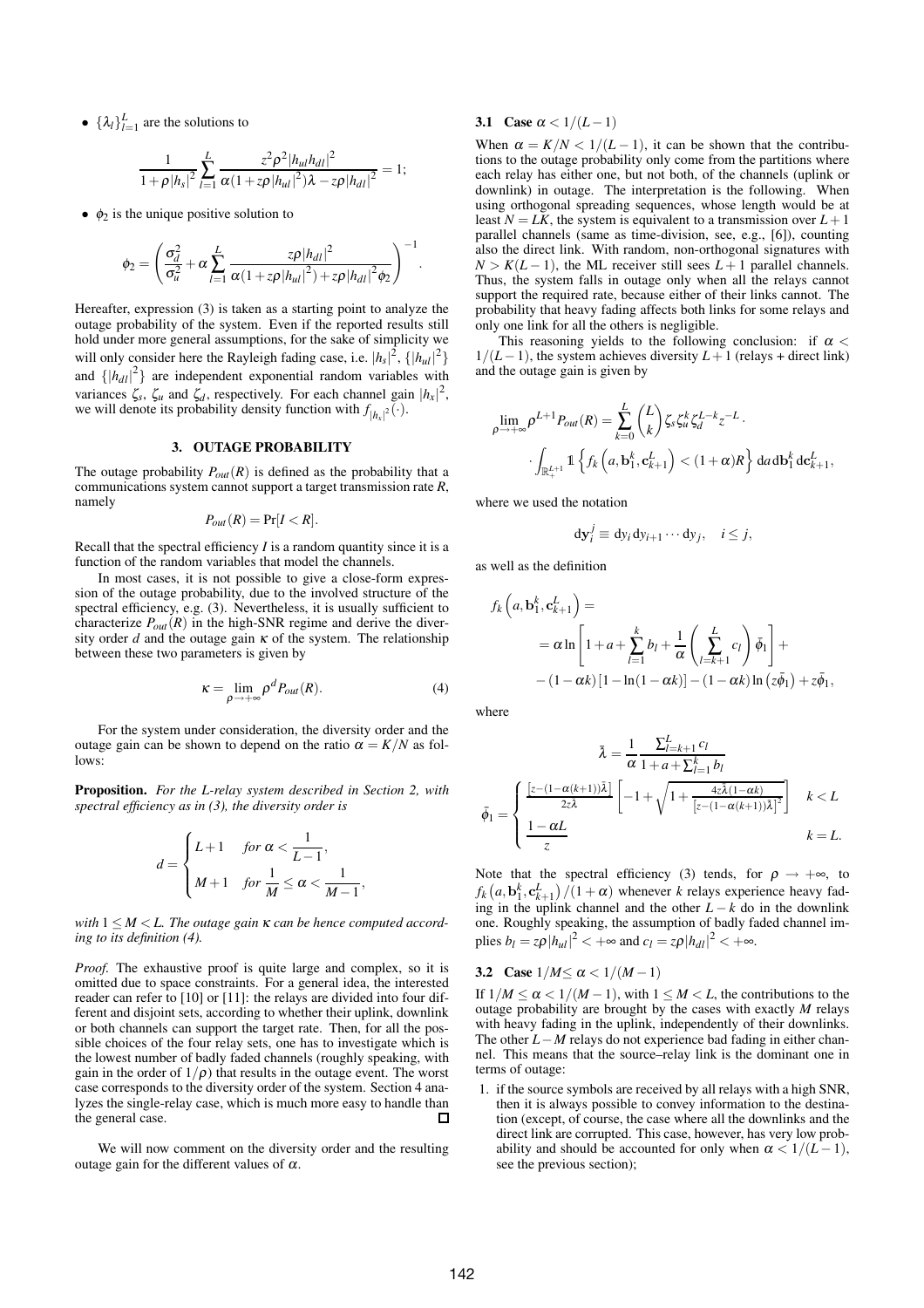2. conversely, as  $\alpha$  increases, there is a reduction in the minimum number of badly faded uplink channels which is sufficient to generate the outage event. For instance, when the direct link is corrupted and  $\alpha \geq 1$ , it is enough that one single relay, out of *L*, receives a low-SNR signal to fail data transmission.

The intuition for the second point is that the non-orthogonal, random coding employed in the presented scheme correlates the contributions of the relays, as can be noticed in (3): the quantities  $\phi_1$ ,  $\phi_2$ and all  $\lambda$ <sup>*l*</sup> s depend on the totality of the links (direct, source–relay, relay–destination) of the system.

Resuming the analysis of the results in the above proposition, whenever  $1/M \le \alpha < 1/(M-1)$ , with  $1 \le M < L$ , the system achieves diversity of order  $M + 1$ , and the corresponding outage gain is given by

$$
\lim_{\rho \to +\infty} \rho^{M+1} P_{out}(R) = \binom{L}{M} \zeta_s \zeta_u^M z^{-M}.
$$
\n
$$
\int_{\mathbb{R}^{L+M+1}_+} \mathbb{1} \left\{ g(a, \mathbf{b}_1^M, \mathbf{y}_1^L) < (1+\alpha)R \right\} \, \mathrm{d}a \, \mathrm{d}\mathbf{b}_1^M f_{|h_d|^2}(\mathbf{y}_1^L) \, \mathrm{d}\mathbf{y}_1^L,
$$

where we used the notation

$$
f_{|h_d|^2}(\mathbf{y}_1^L) \equiv f_{|h_d|^2}(y_1) f_{|h_d|^2}(y_2) \cdots f_{|h_d|^2}(y_L),
$$

as well as the definition

$$
g(a, \mathbf{b}, \mathbf{y}_1^L) = \alpha \ln(1+a) + \ln \frac{\theta_2}{\theta_1} + \alpha \sum_{l=L-M}^{L} \ln(1+v_l \theta_1)
$$

$$
-\alpha \sum_{k=1}^{M} \ln \left[1 + z \frac{y_k}{\alpha(1+b_k)} \theta_2\right].
$$

The quantities  $\theta_1$  and  $\theta_2$  are the positive solutions to the equations

$$
\alpha(M+1)-1 = \alpha \sum_{l=L-M}^{L} \frac{1}{1+v_l \theta_1}
$$

$$
\alpha M-1 = \alpha \sum_{k=1}^{M} \frac{1}{1+\frac{zy_k}{\alpha(1+b_k)}\theta_2}
$$

with  $\{v_l\}_{l=L-M}^L$  being the solutions to the following equation in  $v$ 

$$
\sum_{k=1}^M \frac{b_k y_k}{(1+b_k)v - \frac{z y_k}{\alpha}} + \frac{1}{v} \sum_{k=M+1}^L y_k = \frac{\alpha(1+a)}{z}.
$$

As before, the hypothesis of *M* and only *M* relays with badly faded uplink channels implies  $b_l = z\rho |h_{ul}|^2 < +\infty$  and  $(1 + \alpha)I \rightarrow$  $g(a, \mathbf{b}, \mathbf{y}_1^M)$  for  $\rho \to +\infty$ .

# **4. THE SINGLE-RELAY CASE**

The single-relay case is much simpler than the general one, mainly because  $\phi_1$  and  $\phi_2$  can be explicitly computed as the positive root of a second-order polynomial and the close-form expression for  $\lambda$  is

$$
\lambda = \left(\frac{z\rho|h_u|^2}{1+\rho|h_s|^2} + 1\right)\frac{z\rho|h_d|^2}{\alpha(1+z\rho|h_u|^2)}.
$$

According to the result for the general case, given in the above proposition, systems with a single relay always achieve diversity order *d* = 2, for any value of  $\alpha$ . The proof of  $\lim_{\rho \to +\infty} \rho^2 P_{out}(R) = \kappa$ , where the outage gain  $\kappa$  is finite and strictly positive, can be sketched as follows. First, we define the four events

 $\mathcal{E}_1$  the system is in outage  $(I < R)$  and  $|h_u|^2 = O(\rho^{-1}), |h_d|^2 >$  $O(\rho^{-1})$  for  $\rho \rightarrow +\infty$ ;

- $\mathscr{E}_2$  the system is in outage  $(I < R)$  and  $|h_u|^2 > O(\rho^{-1}), |h_d|^2 =$  $O(\rho^{-1})$  for  $\rho \rightarrow +\infty;$
- $\mathscr{E}_3$  the system is in outage  $(I < R)$  and  $|h_u|^2 > O(\rho^{-1}), |h_d|^2 >$  $O(\rho^{-1})$  for  $\rho \rightarrow +\infty;$
- $\mathscr{E}_4$  the system is in outage  $(I < R)$  and  $|h_u|^2 = O(\rho^{-1}), |h_d|^2 =$  $O(\rho^{-1})$  for  $\rho \to +\infty$ .

Note that the four events are disjoint and, thus,  $P_{out}(R)$  =  $\sum_{i=1}^{4} \Pr[\mathcal{E}_i]$ . Then, we study the probability of each event, namely

$$
\lim_{\rho \to +\infty} \rho^2 \Pr[\mathscr{E}_i] =
$$
\n
$$
= \lim_{\rho \to +\infty} \rho^2 \int_{\mathbb{R}^3_+} \mathbb{1}_{\{\mathscr{E}_i\}} f_{|h_s|^2}(x) f_{|h_u|^2}(w) f_{|h_d|^2}(y) dx dw dy. \quad (5)
$$

## **4.1** Event  $\mathscr{E}_1$

With the change of variables  $a = \rho x$  and  $b = z \rho w$ , one has

$$
\lambda = \left(\frac{b}{1+a} + 1\right) \frac{z\rho y}{\alpha(1+b)} \to +\infty
$$

when  $\rho \rightarrow +\infty$ . As a result, it is straightforward to show that

$$
\phi_1, \phi_2 \rightarrow \begin{cases} 0 & \text{for } \alpha > 1; \\ \frac{1-\alpha}{z} & \text{for } \alpha \leq 1 \end{cases}
$$

and that, for  $\alpha > 1$ ,

$$
\lambda \phi_1, \frac{z\rho y}{\alpha(1+b)} \phi_2 \to \frac{1}{\alpha-1}.
$$

Knowing these facts, the outage event  $\mathscr{E}_1$  can be shown to be equivalent to

$$
\mathscr{E}'_1: \alpha \ln(1+a) + \min\{1, \alpha\} \ln\left(\frac{b}{1+a} + 1\right) < (1+\alpha)R
$$

in the limit for  $\rho \rightarrow +\infty$ . Thus,  $\mathbb{1}\{\mathscr{E}_1\}$  represents a finite volume and (5) can be computed by means of the *Lebesgue's dominated convergence theorem* (LDCT):

$$
\lim_{\rho \to +\infty} \rho^2 \Pr[\mathscr{E}_1] =
$$
\n
$$
= \frac{1}{z} \lim_{\rho \to +\infty} \int_{\mathbb{R}^3_+} \mathbb{1} {\{\mathscr{E}_1\}} f_{|h_s|^2} \left(\frac{a}{\rho}\right) f_{|h_u|^2} \left(\frac{b}{z\rho}\right) f_{|h_d|^2}(y) \, \mathrm{d}a \, \mathrm{d}b \, \mathrm{d}y =
$$
\n
$$
= \frac{\zeta_s \zeta_u}{z} \int_{\mathbb{R}^2_+} \mathbb{1} {\{\mathscr{E}_1'\}} \, \mathrm{d}a \, \mathrm{d}b.
$$

# **4.2** Event  $\mathscr{E}_2$

With the change of variables  $a = \rho x$  and  $c = z\rho y$  one has, for  $\rho \rightarrow$ +∞:

$$
\lambda \to \frac{c}{\alpha(1+a)},
$$
  
\n
$$
\phi_1 \to \bar{\phi}_1 < +\infty,
$$
  
\n
$$
\phi_2 \to \frac{1}{z},
$$
  
\n
$$
\lambda \bar{\phi}_1 = \frac{1 - z\bar{\phi}_1}{\alpha - 1 + z\bar{\phi}_1}
$$

.

Note that the last equation implies  $z\bar{\phi}_1 > 1 - \alpha$ . The limit of the spectral efficiency is hence

$$
\lim_{\rho \to +\infty} (1 + \alpha)I = \alpha \ln(1 + a) + \alpha \ln \alpha ++ z\bar{\phi}_1 - \ln(z\bar{\phi}_1) - 1 - \alpha \ln(z\bar{\phi}_1 + \alpha - 1).
$$